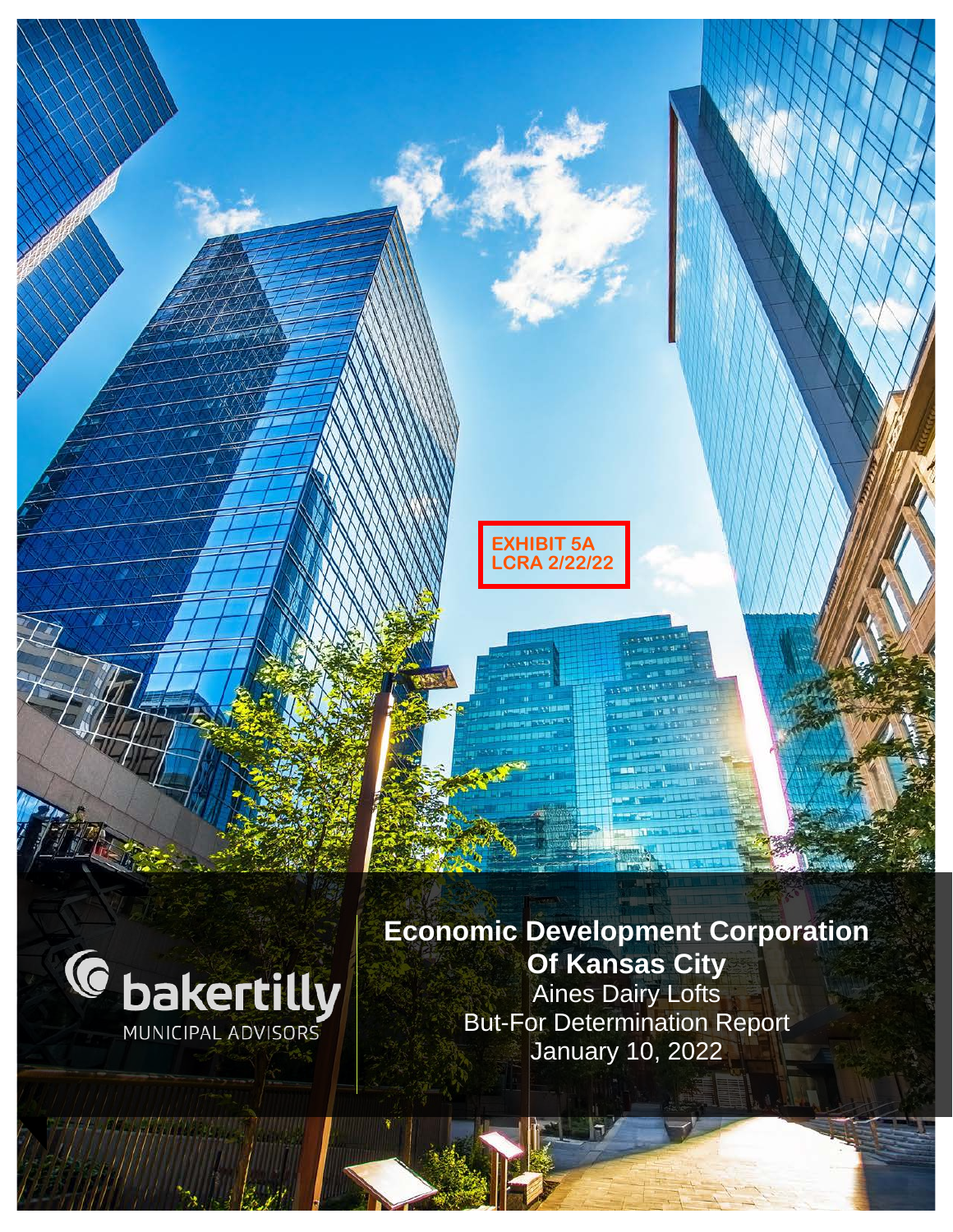### **Contents**

This document contains confidential material that is proprietary to Baker Tilly Virchow Krause, LLP, and other related entities (collectively referred to herein as Baker Tilly). The materials, ideas, and concepts contained herein are to be used exclusively to evaluate the capabilities of Baker Tilly. The confidential information and ideas herein may not be disclosed to anyone outside parties and may not be used for purposes other than the evaluation of Baker Tilly's capabilities.



Baker Tilly Municipal Advisors, LLC is a registered municipal advisor and wholly-owned subsidiary of Baker Tilly Virchow Krause, LLP, an accounting firm. Baker Tilly Virchow Krause, LLP trading as Baker Tilly is a member of the global network of Baker Tilly International Ltd., the members of which are separate and independent legal entities.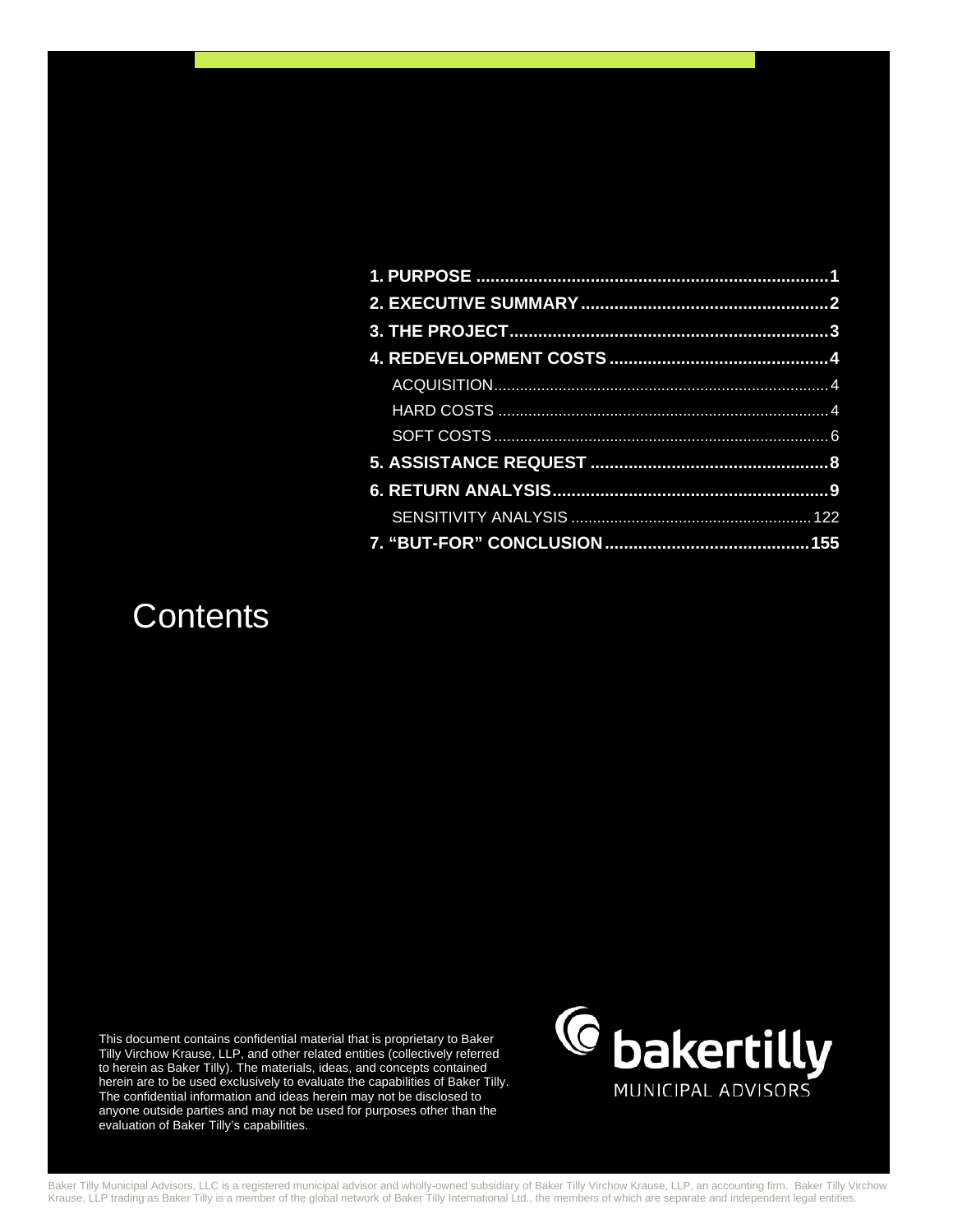## <span id="page-2-0"></span>**1.Purpose**

The report that follows is pursuant to a determination that the proposed Project would not reasonably be anticipated to be developed without adoption of the requested financial assistance. We have approached this determination based on the proposed Projects' plans regarding redevelopment costs, outcomes, financing sources, and timing, to develop a measure of the Developer's expected return when compared to the amount of risk. If a project is owned and operated as an investment, a measure of return is calculated considering the time value of money, and involves an assumed sale of the property at a price appropriate in the market place. The final determination is based on whether or not a potential return is reasonable without the requested subsidy, within the current marketplace and at the present time.

The Developer (Exact Landmark LLC) has requested assistance in the form of an LCRA property tax abatement on real property value at a rate of 100% for 10-years.

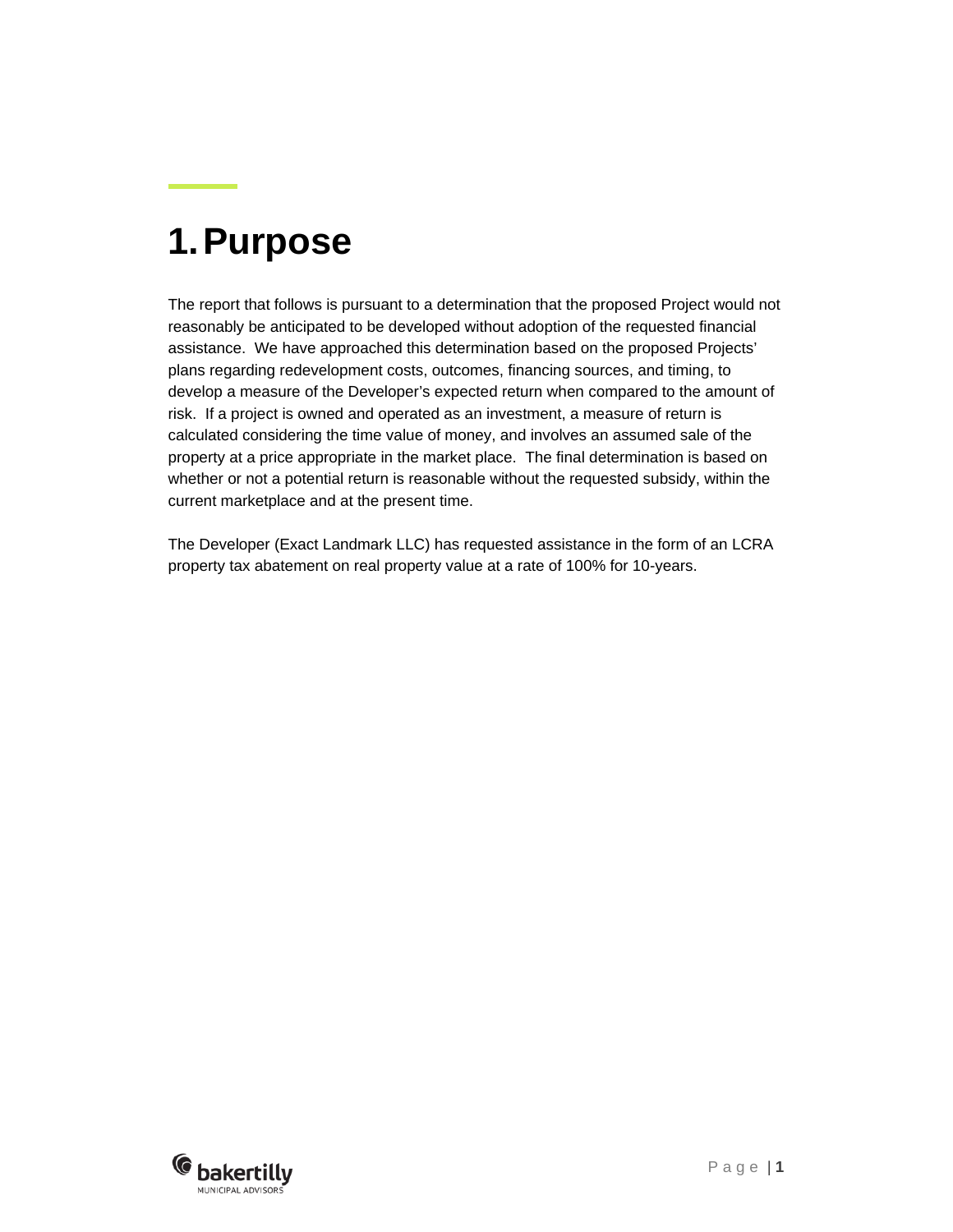# <span id="page-3-0"></span>**2. Executive summary**

Shown in the tables below are the calculated internal rates of return with and without the subsidy request, based on the project costs and operating revenues of the proposed project. Determining if a project would occur without subsidy requires the testing of various assumptions which have a material effect on a project's feasibility. We have tested the sensitivity of the return without assistance by varying the cost and the revenue assumptions, each independently and then collectively. The reason for testing sensitivity is to illustrate the magnitude with which project assumptions would have to change in order for the project to be considered feasible without assistance. Table A, below, details the significant findings of the sensitivity analysis:

#### **Table A**

| <b>Without Assistance</b><br><b>Sensitivity Analysis</b> | Change Necessary to be<br>Feasible | Rate of Return<br>without Assistance |
|----------------------------------------------------------|------------------------------------|--------------------------------------|
| Decreased Costs                                          | 11% Decrease                       | 6.70%                                |
| Increased Revenue                                        | 10% Increase                       | 6.68%                                |
| Combined Cost and<br>Revenue Changes                     | 6% Decreased Costs                 | 6.91%                                |
|                                                          | 6% Increase Rev                    |                                      |

The table above indicates the magnitude at which project assumptions would have to change for the project to have a feasible rate of return without assistance. Based on the Price Waterhouse Cooper Real Estate Investor Survey the current range of unleveraged market returns for a project of this nature is 5.00% to 10.0%, with an average of 6.63% which we used as our feasibility benchmark. Absent the changes outlined above, the projects would not attract a return sufficient to exceed the Developer's threshold for investment and would not likely be completed through private enterprise alone.

Table B, below, illustrates the Developer's projected rates of return with and without assistance:

#### **Table B**

| Pro Forma   | With<br>10-Years @ 100%<br>Request | Without<br>Assistance |
|-------------|------------------------------------|-----------------------|
| Unleveraged | 6.24%                              | 5.17%                 |

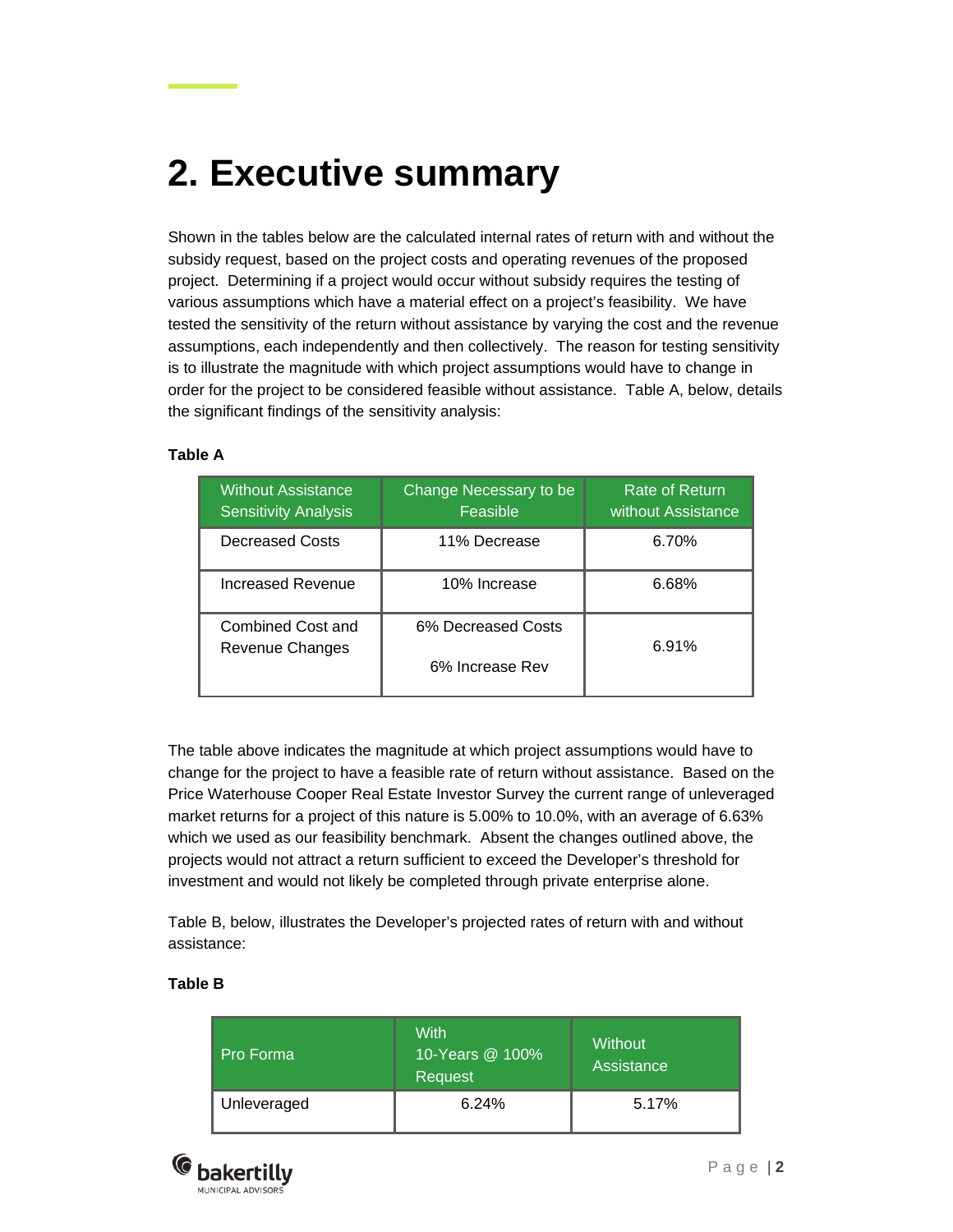# <span id="page-4-0"></span>**3. The project**

The Developer is proposing the redevelopment of the existing historic Aines Farm Dairy Building into a two-story mixed-use multifamily and commercial property. The project is located at 3130 Gillham Road, near the Northwest corner of Gillham Road and East Linwood Boulevard. The site currently contains the historic Aines Farm Dairy building, a former 50,000 sf warehouse and production facility originally building in 1946. The overall redevelopment site is approximately 1.1 acres. The project is located within the existing Longfellow – Dutch Hill Neighborhoods Urban Renewal Area.

The Developer is proposing the redevelopment of the historic building into a mixed-use building containing approximately 47 loft apartment and 2,823 sf of commercial pace. The proposed loft units will range in size from studio to 2-bedroom units. The Developer is proposing that all of the units will be affordable at varying levels of Area Median Income (AMI). The proposed rental rate for the studio units will be affordable at 60% of AMI, while the proposed rents for the 1-bedroom and 2-bedroom/1-bathroom units will be affordable at 70% AMI, and the proposed rents for the 2-bedroom/2-bathroom units will be affordable at 80% AMI. The Developer will be undertaking necessary site improvements and will be refurbishing the existing parking lot to provide parking for the building.

The Developer of the project is Exact Landmark, LLC. The Developer projects a oneyear construction period followed by a one-year lease-up period.

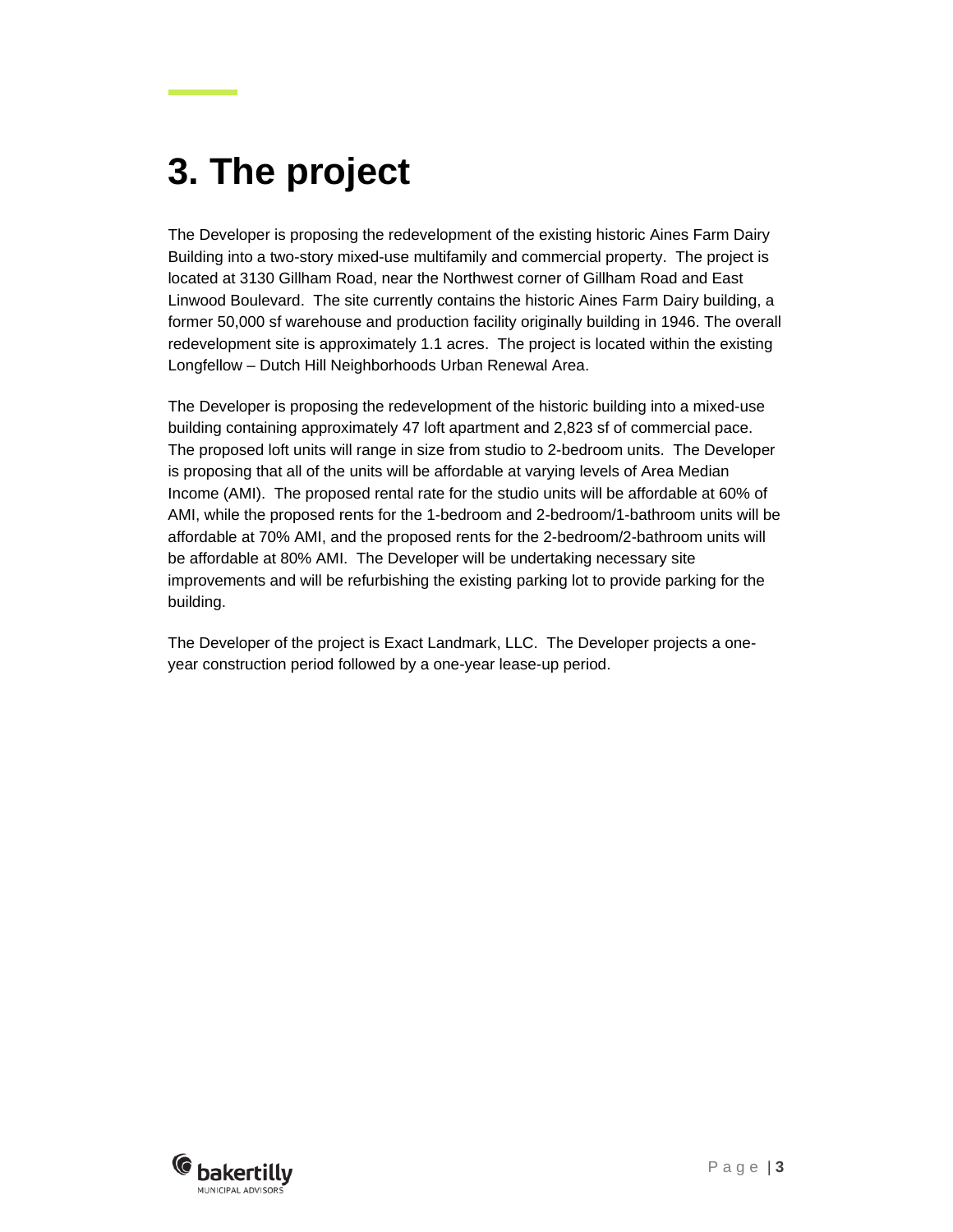## <span id="page-5-0"></span>**4. Redevelopment Costs**

The total cost of the project is detailed in Table C below.

### **Table C**

| <b>Total Project Costs</b> | <b>Total Cost</b> | % of Total<br>Project<br><b>Costs</b> |
|----------------------------|-------------------|---------------------------------------|
| Land/Building Acquisition  | \$1,000,000       | 10.51%                                |
| <b>Hard Costs</b>          | 6,750,975         | 70.96%                                |
| <b>Soft Costs</b>          | 1,762,569         | 18.53%                                |
| <b>Total Project Costs</b> | \$9,513,544       | 100%                                  |

### <span id="page-5-1"></span>**Acquisition**

<span id="page-5-2"></span>The Developer acquired the historic building in 2020 for a cost of \$1,000,000. The acquisition cost equates to 10.51% of the total project cost.

### **Hard Costs**

The total cost grouped together as hard costs are detailed in Table D below.

**Table D**

| <b>Total Hard Costs</b>        | <b>Total Cost</b> | % of Total<br>Project<br><b>Costs</b> |
|--------------------------------|-------------------|---------------------------------------|
| <b>General Requirements</b>    | \$472,500         | 4.97%                                 |
| Insurance                      | 21,000            | 0.22%                                 |
| Permits                        | 15,750            | 0.17%                                 |
| Site Work                      | 78,750            | 0.83%                                 |
| <b>Exterior Paving</b>         | 78,750            | 0.83%                                 |
| <b>Construction Hard Costs</b> | 4,735,500         | 49.78%                                |
| <b>Tenant Improvements</b>     | 315,000           | 3.31%                                 |

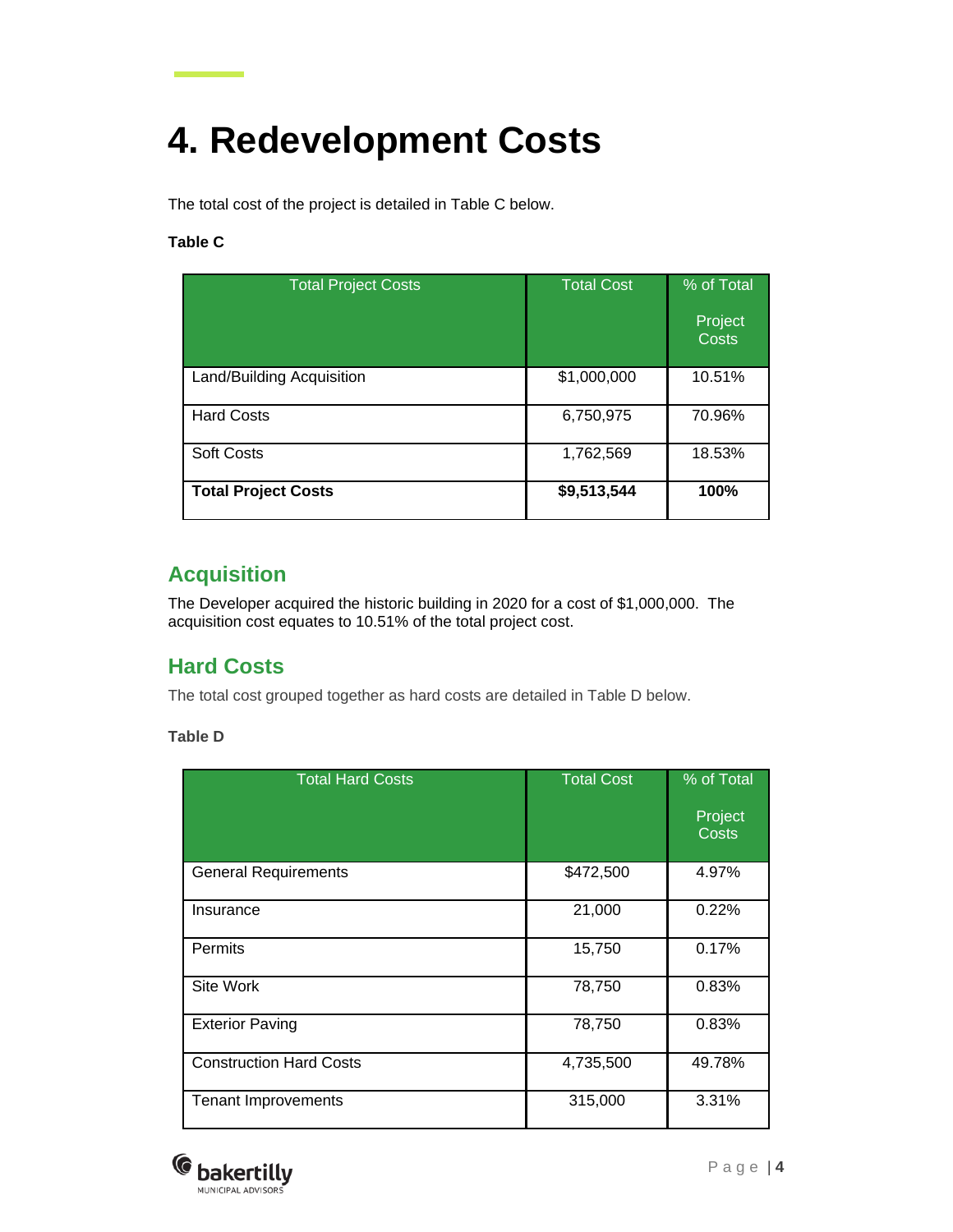| Overhead                | 210,000     | 2.21%  |
|-------------------------|-------------|--------|
| <b>Contractor Fee</b>   | 210,000     | 2.21%  |
| Contingency             | 613,725     | 6.45%  |
| <b>Total Hard Costs</b> | \$6,750,975 | 70.96% |

The Developer provided a preliminary estimate for the total cost of hard construction of \$6,750,975, on which their pro forma was based. The total hard costs equate to 70.96% of the total project cost, which equates to \$172.98 per square foot or \$143,538 per unit. For purposes of preparing this table we grouped a number of individual line-items related to the interior redevelopment of the project under the heading of Construction Hard Costs.

The total of costs applicable to the redevelopment of the building total \$5,953,000, which equates to \$152.28 per square foot. This total does not include costs related to insurance, permits, site work, exterior paving, and contingency.

The purpose of grouping these costs, applicable to hard construction costs, together is to provide a comparison to using the Marshall and Swift Swiftestimator. The Swiftestimator is used to identify the estimated cost for the construction of a new apartment building in the Kansas City Metropolitan area. The Swiftestimator estimate provided an average cost estimate of \$183.07 per square foot, with a range of \$154.06 to \$219.59 depending on construction material and finish quality.

The Developer's cost assumption for the redevelopment of the building equated to \$152.28 per square foot. Given this is a comparison to the development of a new apartment building, if we were to factor in the cost of acquiring the existing building the total comparable cost per square foot for acquisition and redevelopment equates to \$177.90 per square foot. Based on this the Developer's hard cost estimate appears reasonable.

To provide a comparison, we compared the cost estimates to the Marshall and Swift Swiftestimator for estimated construction costs for a apartment building in the Kansas City metropolitan area. The Swiftestimator provided an average cost estimate of \$141.50, with a range from \$121.48 to \$156.04 depending on construction material type. In comparison the Developer's per square foot cost assumption for vertical improvements, net of site costs, demolition, etc., was \$146.28. Based on this the Developer's hard cost estimate appears reasonable.

The construction cost category is the largest segment of the development costs, accounting for 70.96% of the total project costs. Consequently, this is a segment where project costs savings could have a positive effect on the rate of return realized by the Developer, while higher than estimated costs would have the converse effect. In the return analysis section of the report, we discuss the sensitivity of the rate of return to

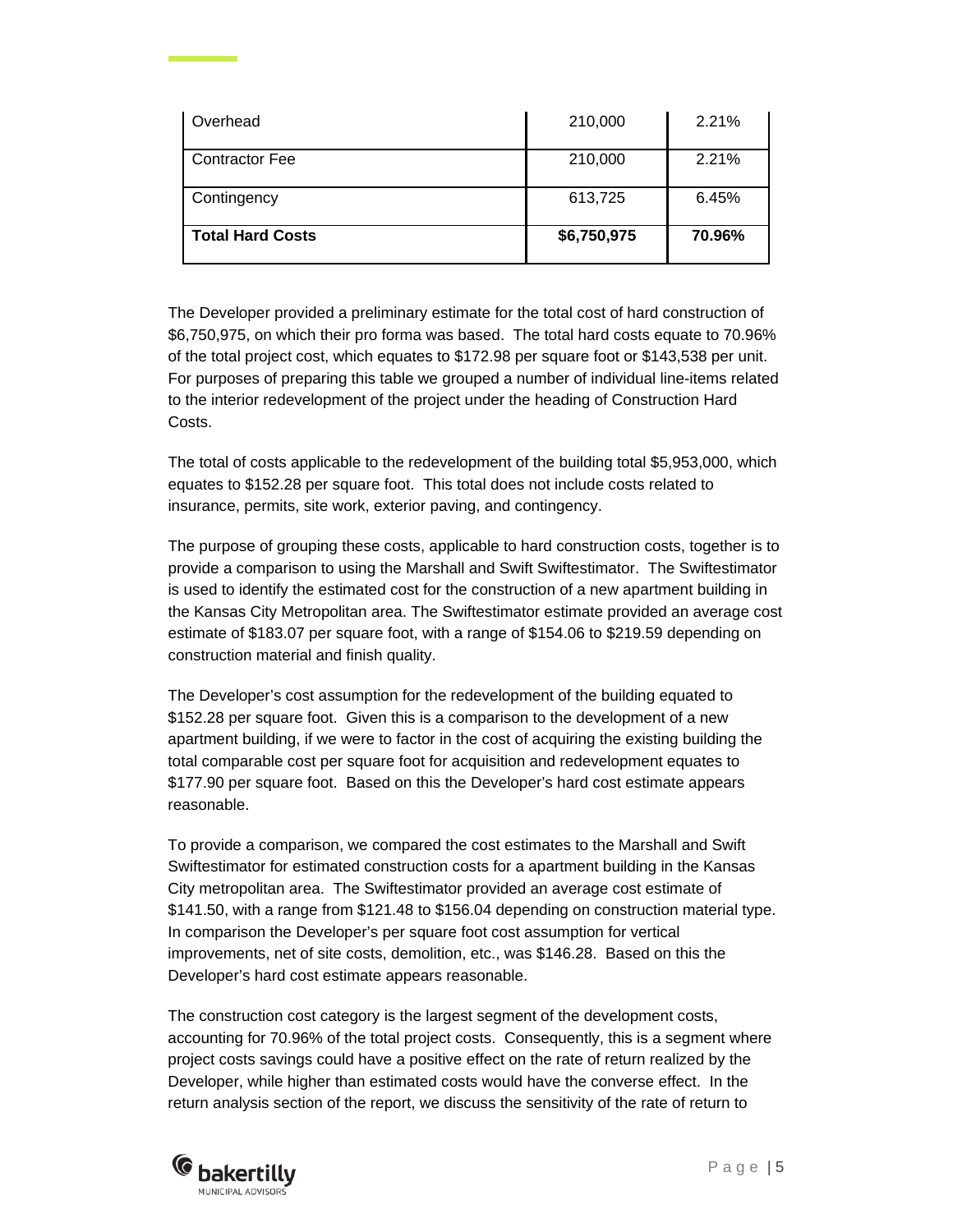changes in the project costs, and the effect on the return without assistance of a decrease in project costs.

### <span id="page-7-0"></span>**Soft Costs**

<u> The Common State</u>

For purposes of this review we have grouped the cost categories in Table E below as Soft Costs:

### **Table E**

| <b>Total Soft Costs</b>                       | <b>Total Cost</b> | % of Total              |
|-----------------------------------------------|-------------------|-------------------------|
|                                               |                   | Project<br><b>Costs</b> |
|                                               |                   |                         |
| Architecture/Design                           | \$219,500         | 2.31%                   |
| Engineering                                   | 219,500           | 2.31%                   |
| <b>GP Legal</b>                               | 20,000            | 0.21%                   |
| <b>Historic Preservation Application</b>      | 70,000            | 0.74%                   |
| Appraisal                                     | 5,400             | 0.06%                   |
| <b>Environmental Report</b>                   | 6,000             | 0.06%                   |
| <b>Tax Credit Fees</b>                        | 20,000            | 0.21%                   |
| <b>LCRA/EDC Fees</b>                          | 41,455            | 0.44%                   |
| Franchise & FF&E                              | 40,000            | 0.42%                   |
| Consultants                                   | 20,000            | 0.21%                   |
| Contingency                                   | 33,093            | 0.35%                   |
| <b>Financing and Historic Tax Credit Fees</b> | 442,621           | 4.65%                   |
| <b>Project Reserves</b>                       | 75,000            | 0.79%                   |
| Developer Fee (Deferred)                      | 550,000           | 5.78%                   |
| <b>Total</b>                                  | \$1,762,569       | 18.53%                  |

The total amount of the cost categories that we have grouped under the soft cost heading is \$1,762,569, which equates to approximately 18.53% of the total development costs or approximately \$45.16 per square foot.

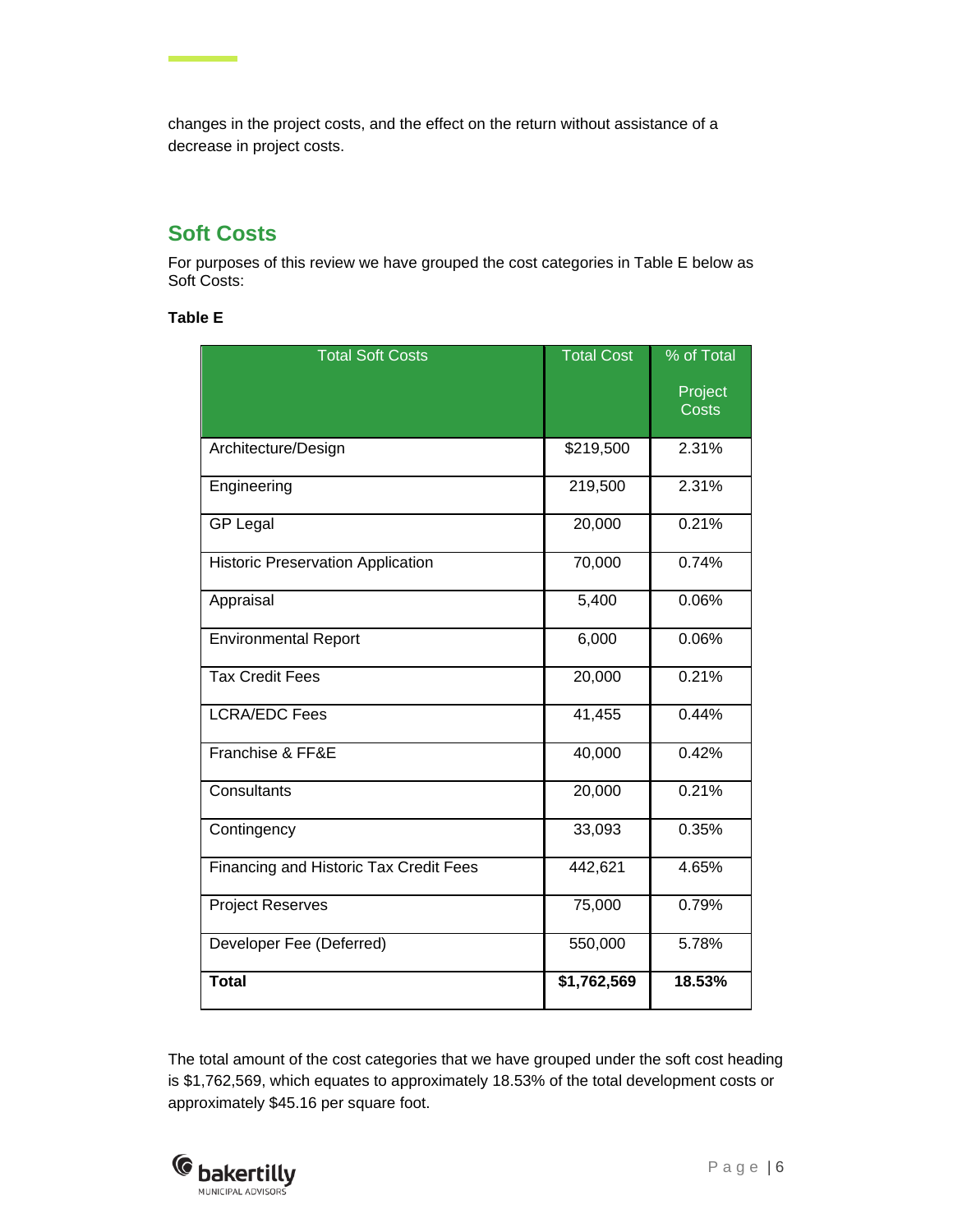Reviewing the soft cost categories for largest percentage of the total project costs to smallest, the largest portion of the soft costs is the Developer Fee of \$550,000, which equates to approximately 5.78% of the total project cost. This is a reasonable percentage for a Developer Fee. Additionally, the Developer Fee is anticipated to be deferred, and therefore is not being counted as a project cost for purposes of this analysis resulting in a higher illustrated rate of return.

The next largest line-item is the combined costs under the Financing and Historic Tax Credit Fees. The largest line-item under this grouping is construction loan interest, which has an estimated amount of \$233,432. This individual amount equates to 2.45% of total project costs, which is a reasonable amount. The remainder of costs grouped under this heading largely relate to fees incurred to the use of Historic Tax Credits or loan origination fees. In total costs grouped under this heading appear reasonable and likely to be incurred.

The other significant line-item are the costs for Architecture/Design and Engineering, both of which total \$219,500 and represent 2.31% of total project costs, each. In total the costs for Architecture and Engineering equate to 4.61% of total project cost and were estimated assuming 3.25% (each) of the total anticipated hard costs. This is a reasonable basis for projecting these line-items.

The other remaining soft costs line-items, all of which each represent 1% or less of total project costs, and in total are \$330,948 which equates to approximately 3.48% of the total project costs.

In the "Return Analysis" section of the report we discuss the sensitivity of the rate of return to changes in the project costs, and the effect on the return of a decrease in project costs.

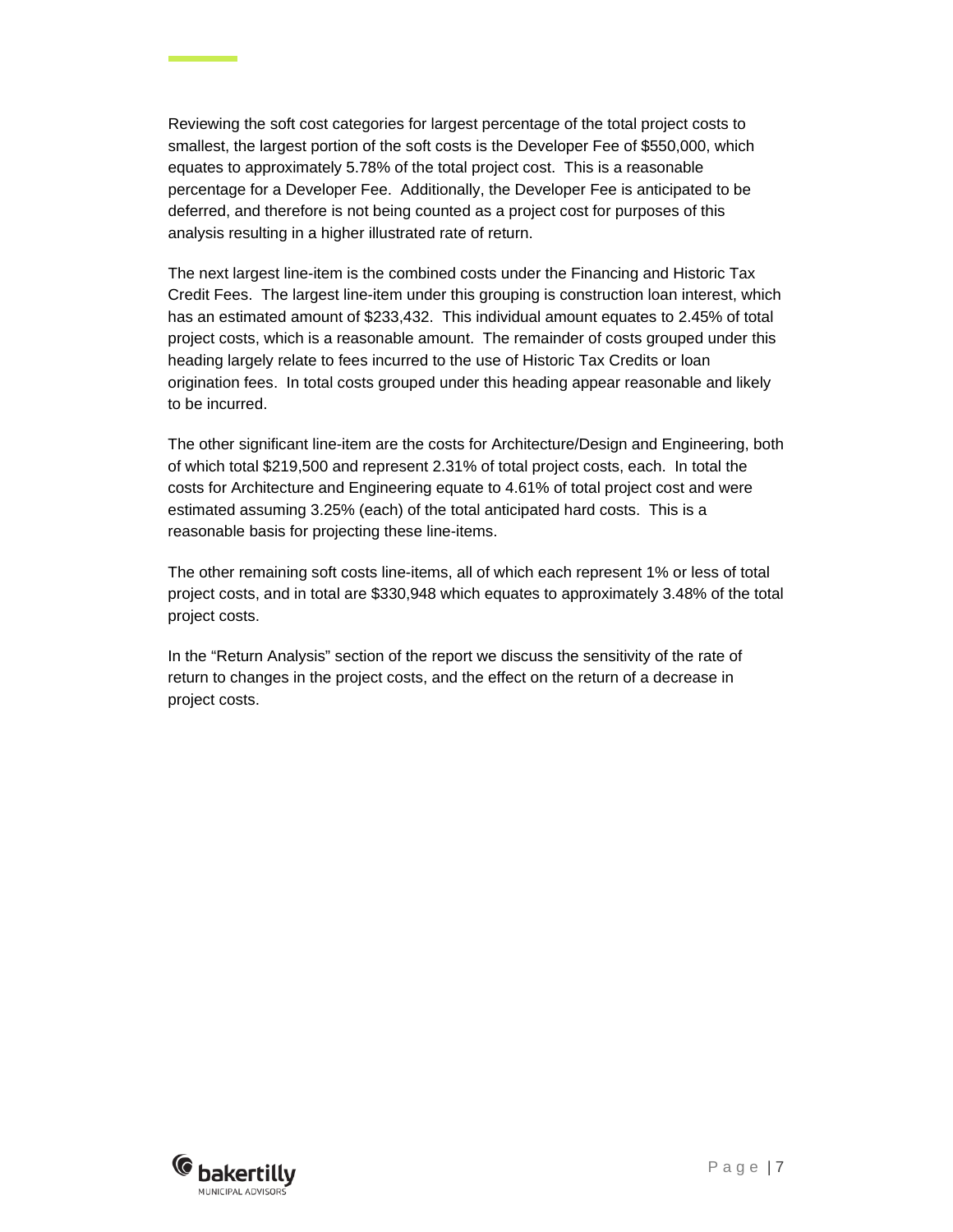## <span id="page-9-0"></span>**5. Assistance request**

The Developer is requesting assistance in the form of an LCRA Tax Abatement provided at a rate of 100% of the incremental increase in property taxes that would occur without abatement, for a period of 10-years.

The Developer provided a post-development property tax estimate of \$73,205, which equates to a post-development market value for the completed project of approximately \$4,700,027. This completed post-development market value equates to approximately 60% of the total land acquisition and construction cost estimates, which is a reasonable estimate. However, in reviewing the Developer's post-development assumption it appears they treated 100% of the property as classified as residential property in preparing their tax estimate. Since a portion of the property will be commercial we utilized their post-development market value assumption of \$4.7M, and broke out pro-rata portions of the value into commercial and residential components. Based on square footage approximately 7.2% of the total space will be commercial. We utilized that ratio and applied it to the \$4.7M market value assumption and recalculated the taxes to include both a commercial and residential portion. The result was our revised postdevelopment property tax assumption of \$78,367 without abatement, which is slightly higher than the Developer's baseline assumption. We utilized the Developer's assumption that this property tax amount would increase annually at a rate of 1.5%.

The Developer is proposing a base PILOT level of taxes of \$13,072 will be paid annually during the abatement period. They have not assumed any inflation assumption aa it relates to the PILOT level of taxes with abatement. The PILOT payment reflects the current level of taxes paid on the property.

In Table F below we show our estimate for the net present value of the requested tax abatement assistance based on a 5% interest rate. Additionally, we calculate the total value and net present value of an alternative abatement scenario with 70% of the total market value abated for 10-years, and a PILOT payment applicable to 30% of the value.

| <b>Tax Abatement Scenario</b>                              | Amount    |
|------------------------------------------------------------|-----------|
| 10-Years @ 100% of increase over base amount - NPV at 5%   | \$542,854 |
| 10-Year @ 100% of increase - Total Amount                  | \$708,020 |
| Total PILOT Payments to Taxing Jurisdictions over 10-years | \$130,720 |
| Alternate Scenario 10-Years @ 70%                          |           |
| 10-Years @ 70% of increase over base amount - NPV at 5%    | \$450,655 |
| 10-Year @ 70% of increase - Total Amount                   | \$587,118 |
| Total PILOT Payments at 30% of Total Value                 | \$251,162 |

#### **Table F**

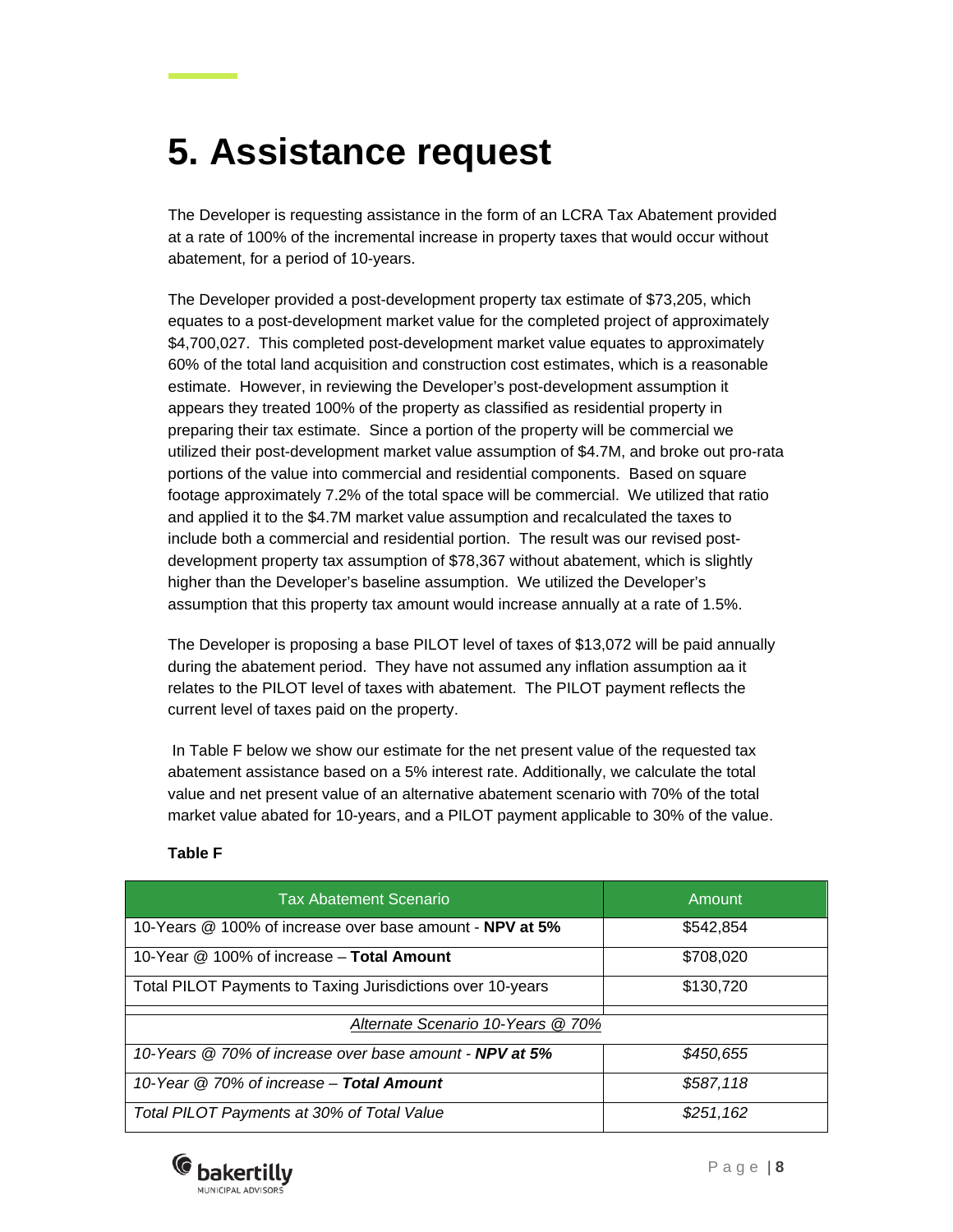The Net Present Value of the tax abatement savings is \$542,854, which equates to approximately 5.7% of the total project cost. In the return analysis section, we will illustrate the impact on the projected rate of return with and without the requested tax abatement assistance.

Table G provides the anticipated sources that will be utilized to fund the redevelopment project.

### **Table G**

| Sources:                         |             |
|----------------------------------|-------------|
| Developer Equity (18%)           | \$1,700,000 |
| Permanent Financing (51%)        | \$4,816,577 |
| Historic Tax Credit Equity (26%) | \$2,496,967 |
| Deferred Developer Fee (5%)      | \$500,000   |
| <b>Total Sources</b>             | \$9,513,544 |

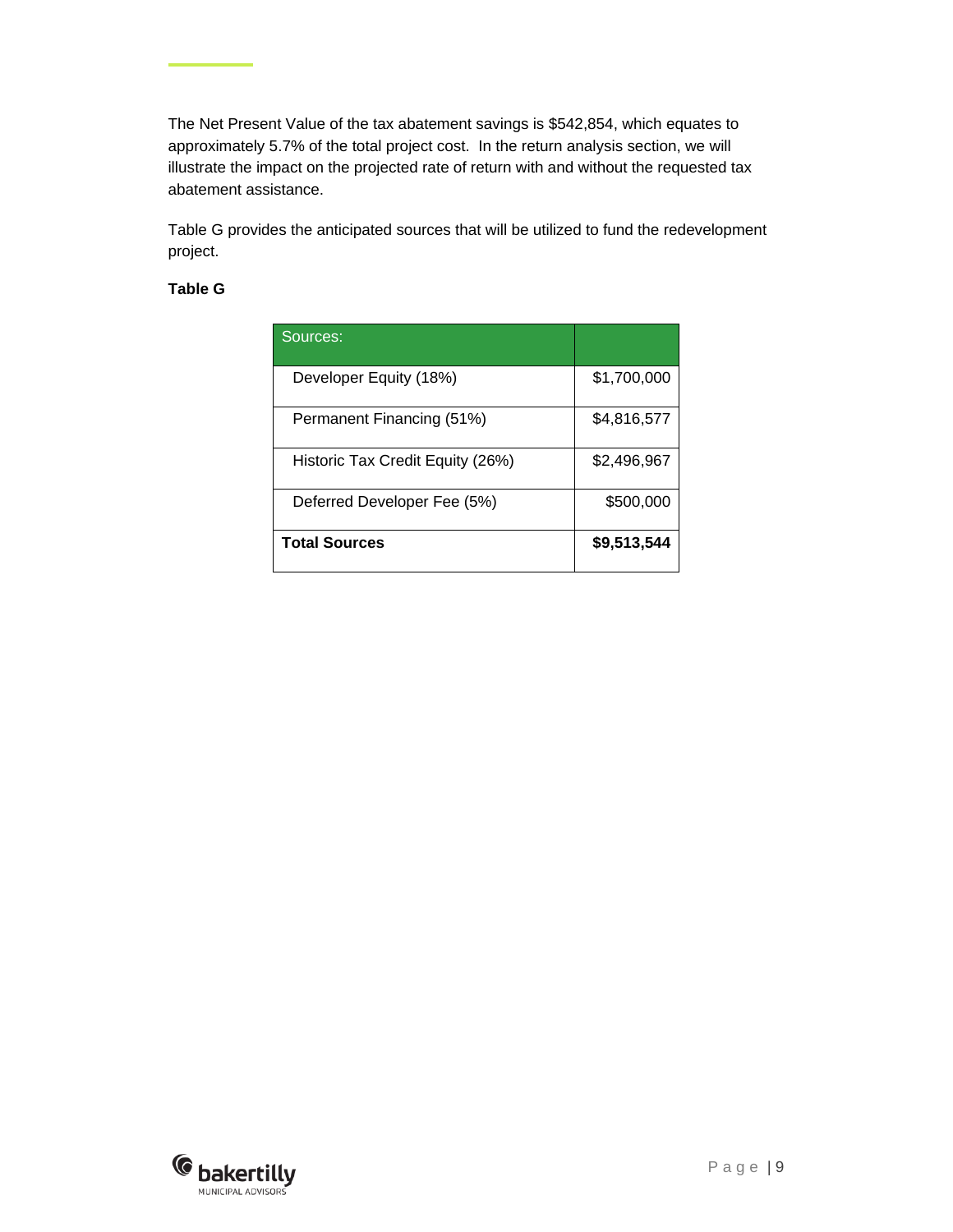## <span id="page-11-0"></span>**6. Return analysis**

Utilizing the operating pro forma prepared by the Developer we evaluated the need for assistance for the proposed development by comparing the potential return with and without assistance. The Developer provided an 11-year operating pro forma for the development based on a one-year build-out, then 10-years of operation with the first year being a partial occupancy year. Utilizing the information provided by the Developer's pro forma we calculated an unleveraged internal rate of return (IRR) calculation after the 11 years of the pro forma. We utilized this IRR analysis to illustrate the potential return with and without the requested abatement assistance. The return realized by the Developer is a result of the assumptions used in the creation of the operating pro forma, therefore a number of steps must be performed to analyze the reasonableness of the assumptions used.

The first step in analyzing the return to the Developer is to determine if the costs presented are reasonable. We have discussed a portion of the costs above and have commented on the mechanics whereby cost savings on the private side could occur. If cost savings for the Developer's share occur absent any other changes, the Developer would realize a greater return than projected.

The second step in calculating the return to the Developer is to determine if the operating revenues and expenses of the proposed development are reasonable.

- **The Developer has projected the following average rental lease rates:** 
	- o Studio \$800/Month \$1.55/PSF Affordable at 60% AMI
	- o 1BR/1BA \$950/Month \$1.39/PSF Affordable at 70% AMI
	- o 2BR/1BA \$1,100/Month \$1.12/PSF Affordable at 70% AMI
	- o 2BR/2BA \$1,250/Month \$1.09/PSF Affordable at 80% AMI
	- o Blended average for apartment units
- The Developer used a vacancy assumption of 45.6% for the first year, and 8% for the stabilized level
	- o For purposes of our analysis, we adjusted this to a more standard 5% assumption
- The Developer has projected operating expenses (net of taxes) which are equivalent to 23.75% of annual revenues.
- For the commercial occupancy, the Developer has assumed a lease rate of \$12 **PSF**
- **The Developer used a commercial vacancy assumption of 50% for the first year** and then a stabilized assumption of 15%.

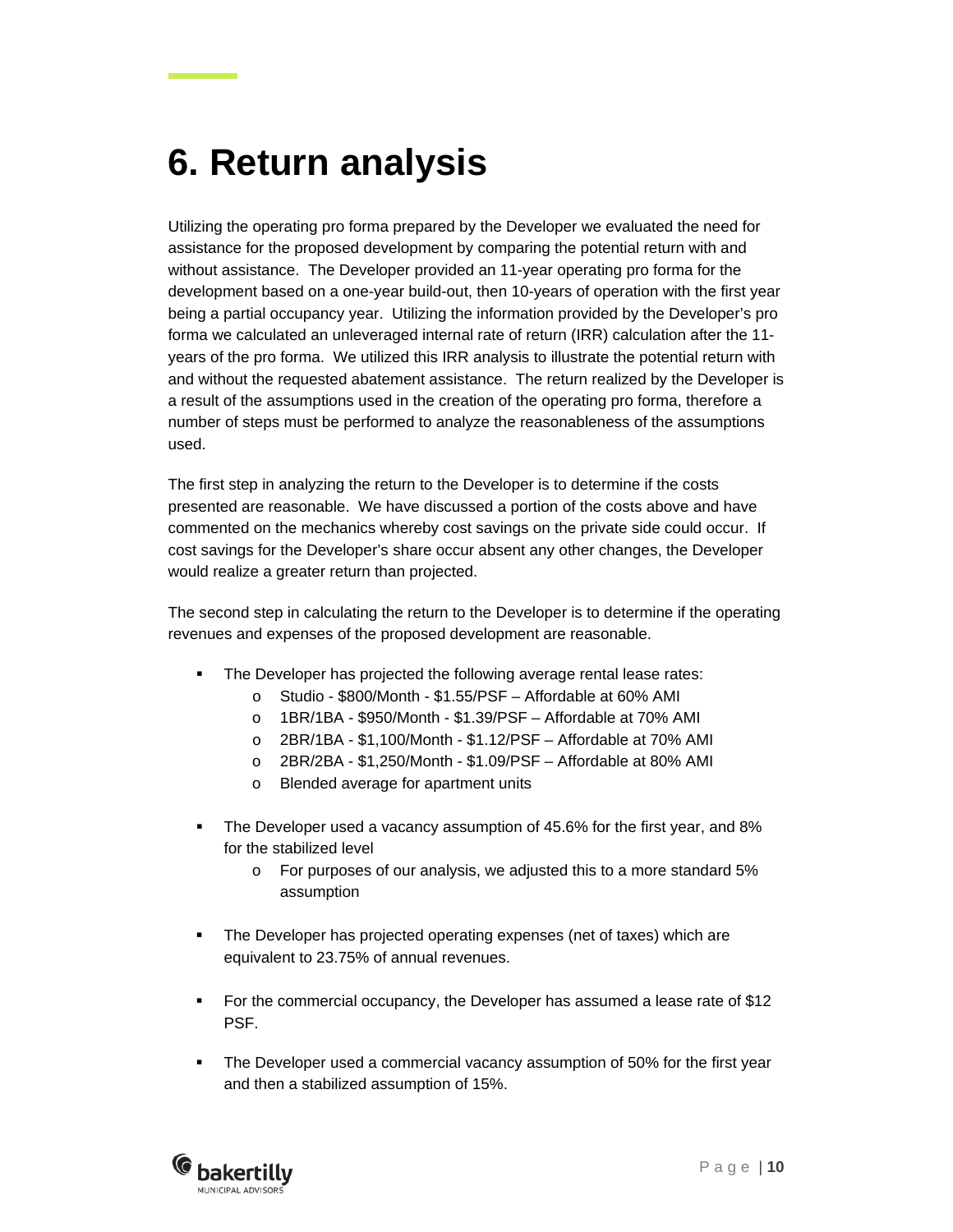- o For purposes of our analysis we adjusted the stabilized vacancy to 0% since there is only a single commercial space that will either be occupied or not.
- The Developer also applied the same operating expense assumption outlined above to the commercial space
	- o For purposes of our analysis we removed these operating expenses as they are typically paid by the tenant under a NNN lease.
- **The Developer assumed lease revenues would increase at 2% annually and** expenses at 3% annually.
	- o For purposes of our analysis we equalized these for both categories at 2% annually.
	- o
- The Developer assumed a replace reserve of \$300/unit, which was not included within our return calculation.

We reviewed affordable housing rental income limitations and verified that the Developer's lease rate assumptions for the rental units are affordable at the targeted Area Media Income (AMI) identified above. Based on this information we found the Developer's operating revenue assumptions to appear reasonable, and made adjustments as noted where we felt they were appropriate.

The calculation of an internal rate of return requires the assumption of a hypothetical sale of the asset in the final year of the operating pro forma. The inclusion of this hypothetical sale is used purely for purposes of evaluating the return on the Developer's investment. The determination of the potential market value of the project, through a hypothetical sale, is necessary as it allows for the inclusion of the value of the asset into the rate of return calculation. The calculation of an IRR without the hypothetical sale would result in an understated return, as the return would not be considering the value of the real estate asset. The use of a hypothetical sale assumption is not indicative of the Developer's intention to sell the development in the final year.

The third step in analyzing the return to the Developer is to determine if the assumptions for the hypothetical sale of the asset are reasonable. A critical assumption when valuing the asset at the time of the hypothetical sale is the capitalization rate. The available net operating income divided by the capitalization rate results in the assumed fair market value of the asset. The Developer provided value calculations based on a 6.5% capitalization rate and a 5% cost of sale to calculate the hypothetical sale value. We feel these are

An unleveraged IRR calculation is used in order to compare the potential return to the Developer based on the Price Waterhouse Cooper (PWC) Real Estate Investor Survey, Fourth Quarter 2021, which provides a market comparison on which project feasibility can be judged.

Table H below, shows the Developer's base pro forma rate of return without assistance and the return with varying levels of assistance.

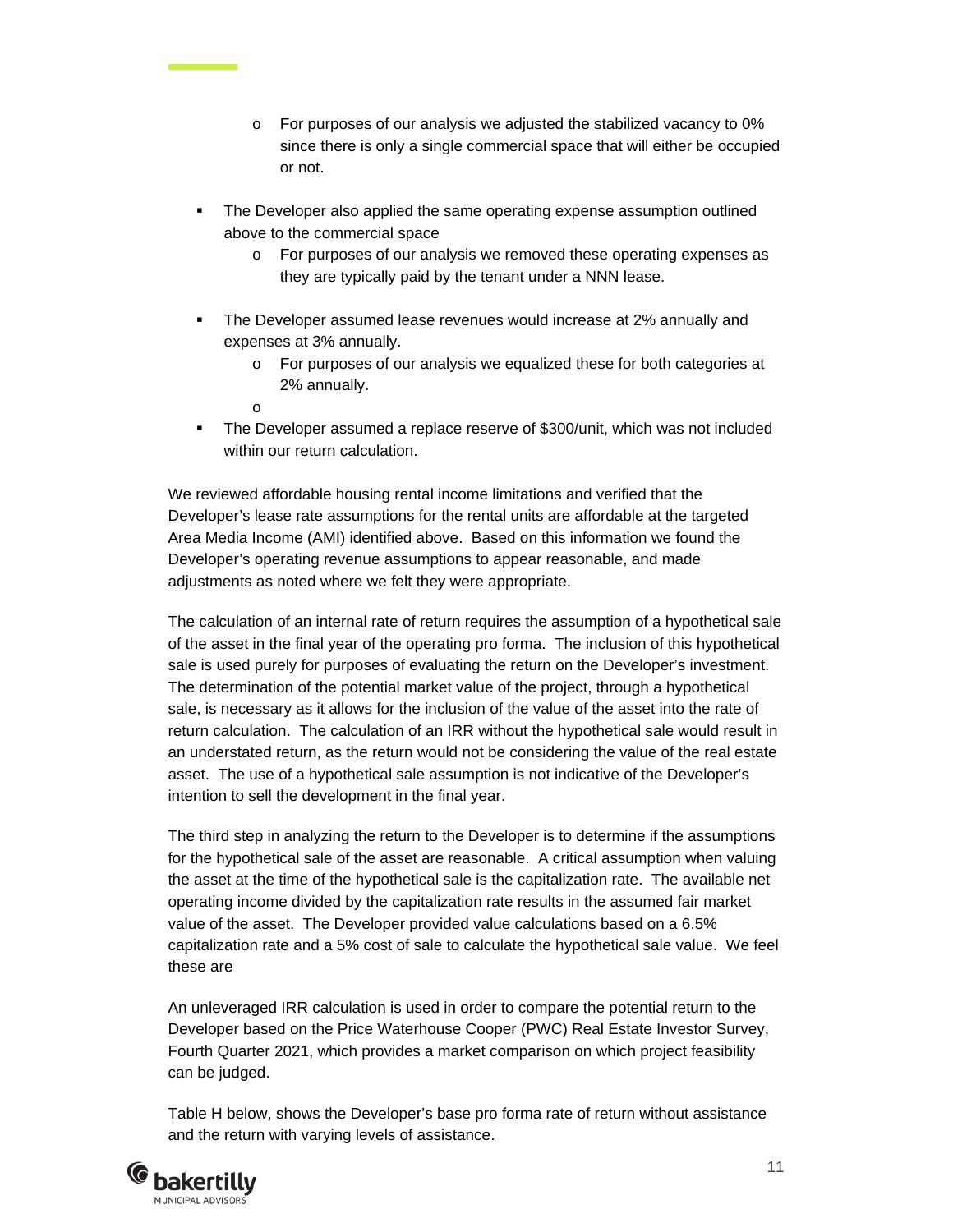#### **Table H**

| Developer<br>Pro Forma                                    | Unleveraged<br><b>IRR</b> |
|-----------------------------------------------------------|---------------------------|
| Without assistance                                        | 5.17%                     |
| With tax abatement 10-years @ 100%<br>(Developer Request) | 6.24%                     |
| With tax abatement 10-years @ 70% (Alternate<br>Scenario) | 6.06%                     |

To evaluate the rate of return a project of this nature would require to be considered "feasible" we consulted the Price Waterhouse Cooper Real Estate Investor Survey prepared for the fourth quarter of 2021. This survey provides a resource for comparing the Developer's rate of return to a market benchmark to help determine feasibility. According to the developers surveyed, the typical unleveraged market return necessary for them to pursue a project of this nature falls in a range from 5.00% to 10.00%; with an average return of 6.63%.

### <span id="page-13-0"></span>**Sensitivity analysis**

In order to answer the question "is the development likely to occur without public assistance" we analyzed the without incentive unleveraged return pro forma, including our adjustments outlined above, as the basis for the sensitivity analysis. The sensitivity analysis is performed in order to understand the magnitude at which project costs would have to decrease, or conversely project revenues would have to increase, for the project to be considered feasible. For this sensitivity analysis we used the PWC average return of 6.63% as the sensitivity benchmark.

To understand the impact of the project cost assumptions, we performed a cost sensitivity analysis to determine the rate at which project costs would have to be reduced for the projected rate of return to be in excess of our feasibility benchmark without assistance. Table I illustrates the development would need to realize an 11% reduction in project costs in order to be feasible without assistance. Given an 11% reduction in costs the project would have a rate of return of 6.70%.

#### **Table I**

| <b>Project Costs</b><br>Sensitivity | Reduction<br>in Project<br>Costs | Rate of Return<br>without assistance |
|-------------------------------------|----------------------------------|--------------------------------------|
|                                     | 11%                              | 6.70%                                |

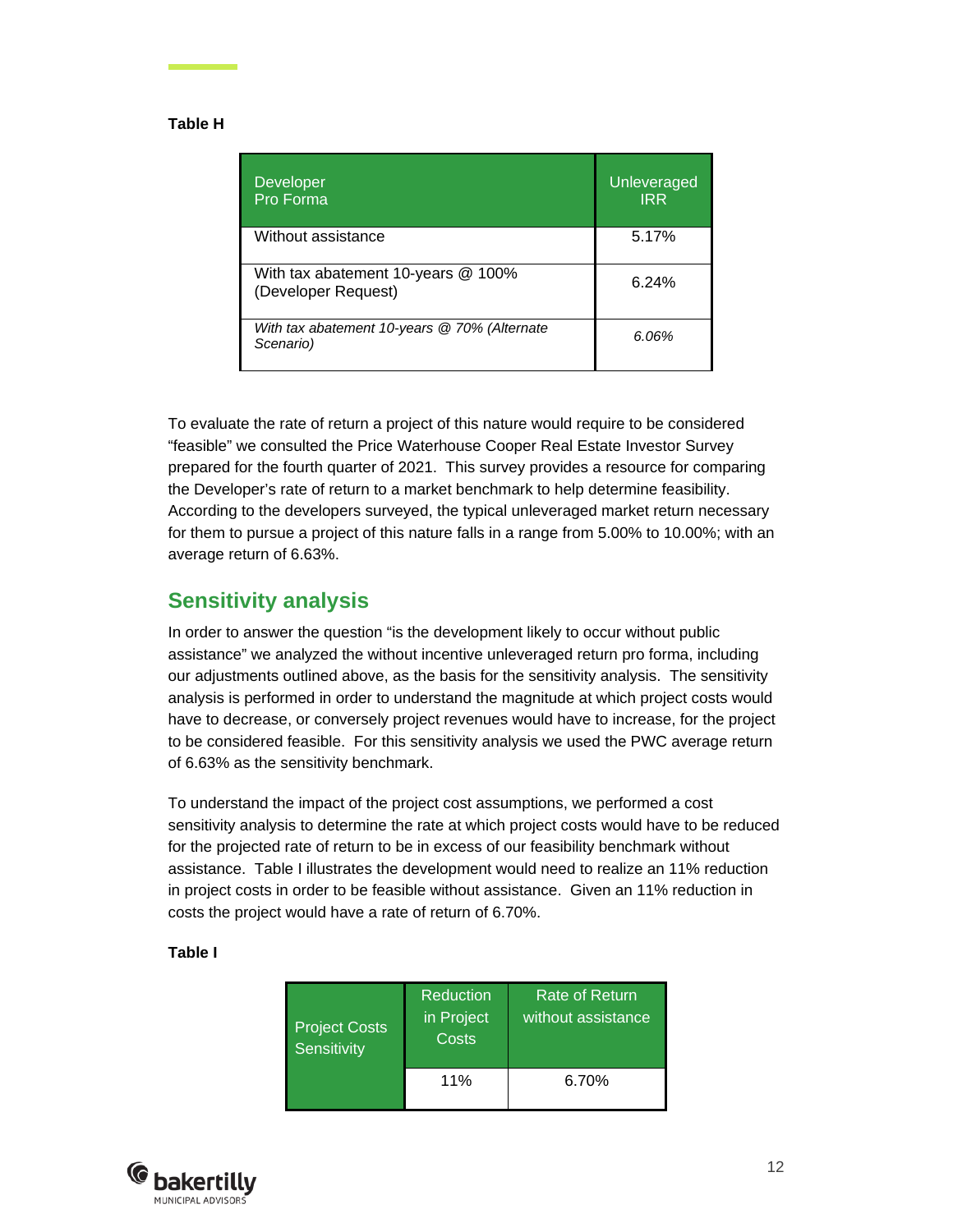To understand the impact of increased revenues, we have performed a sensitivity analysis to determine the rate at which project net operating income, would have to increase for the projected rate of return to be in excess of our feasibility benchmark without assistance. Table J illustrates the development would need to realize a 10% increase in project revenues for the project to be feasible without assistance. Given a 10% increase in project revenues, the project would have a rate of return of 6.68% which falls into the reasonable range.

#### **Table J**

| Project     | Increase in | Rate of Return |
|-------------|-------------|----------------|
| Revenue     | Project     | without        |
| Sensitivity | Revenue     | assistance     |
|             | 10%         | 6.68%          |

As a final step in the sensitivity analysis, and to understand the impact of a combined change in project costs and project revenues, we have performed a sensitivity analysis to determine the rate at which these areas would have to change for the projected rate of return to be in excess of our feasibility benchmark without assistance. Table K illustrates the development would need to realize a combined 6% decrease in project costs and a +% increase in project revenues for the project to be feasible without assistance. Given these changes in assumptions the project would have a rate of return of 6.91%.

#### **Table K**

| Combined<br>Sensitivity | <b>Reduction in</b><br><b>Project Costs</b> | Increased<br>Project<br><b>Revenues</b> | Rate of<br>Return<br>without<br>assistance |
|-------------------------|---------------------------------------------|-----------------------------------------|--------------------------------------------|
|                         | 6%                                          | 6%                                      | 6.68%                                      |

The three tables above (Tables I, J, and K) indicate the magnitude at which project assumptions would have to change for the project as a whole to have a rate of return in excess of the 6.63% feasibility benchmark used for purposes of the sensitivity analysis. Absent changes of the magnitude outlined above, the project would not have a sufficient return to draw market investment. Only by assuming either increases in project revenues, decreases in project costs, or a combination of the two does the return increase to a feasible level without public assistance.

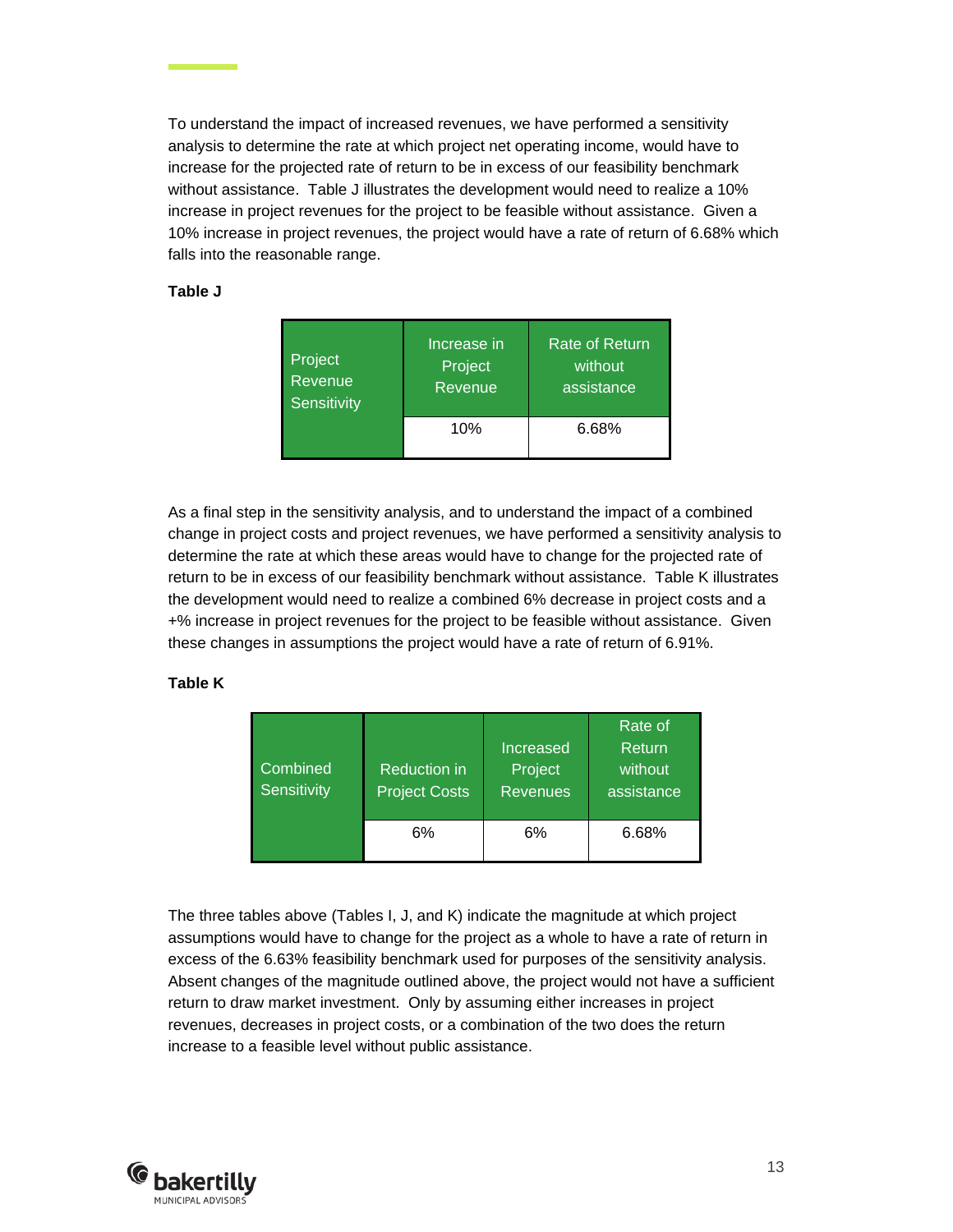In regard to the sensitivity analysis, there is limited ability for the project to realize rates of change in project costs or operating revenues in a manner that actually increases the projected return. Since the project is seeking Historical Tax Credits, if there were to be a decrease in anticipated project costs it would also impact the amount of the available equity provided by the tax credits. Therefore, a project cost savings would also likely result in a decrease in available tax credit equity, which would have an offsetting impact on the return potential. The actual rate of change in project costs that would need to be realized for the project to be feasible without assistance is actually likely higher than what is illustrated within the sensitivity analysis. Similarly, on the project revenue side, there is limited ability for rental rates to be increased while still maintaining the targeted affordability levels. Therefore, the ability for the rate of change illustrated within the sensitivity analysis to be realized is constrained by the affordable target of the project.

Based on our review of the project assumption, these additional mitigating factors, and the magnitude of project changes outlined in the sensitivity, all illustrate that the proposed project would not likely be completed through private enterprise alone.